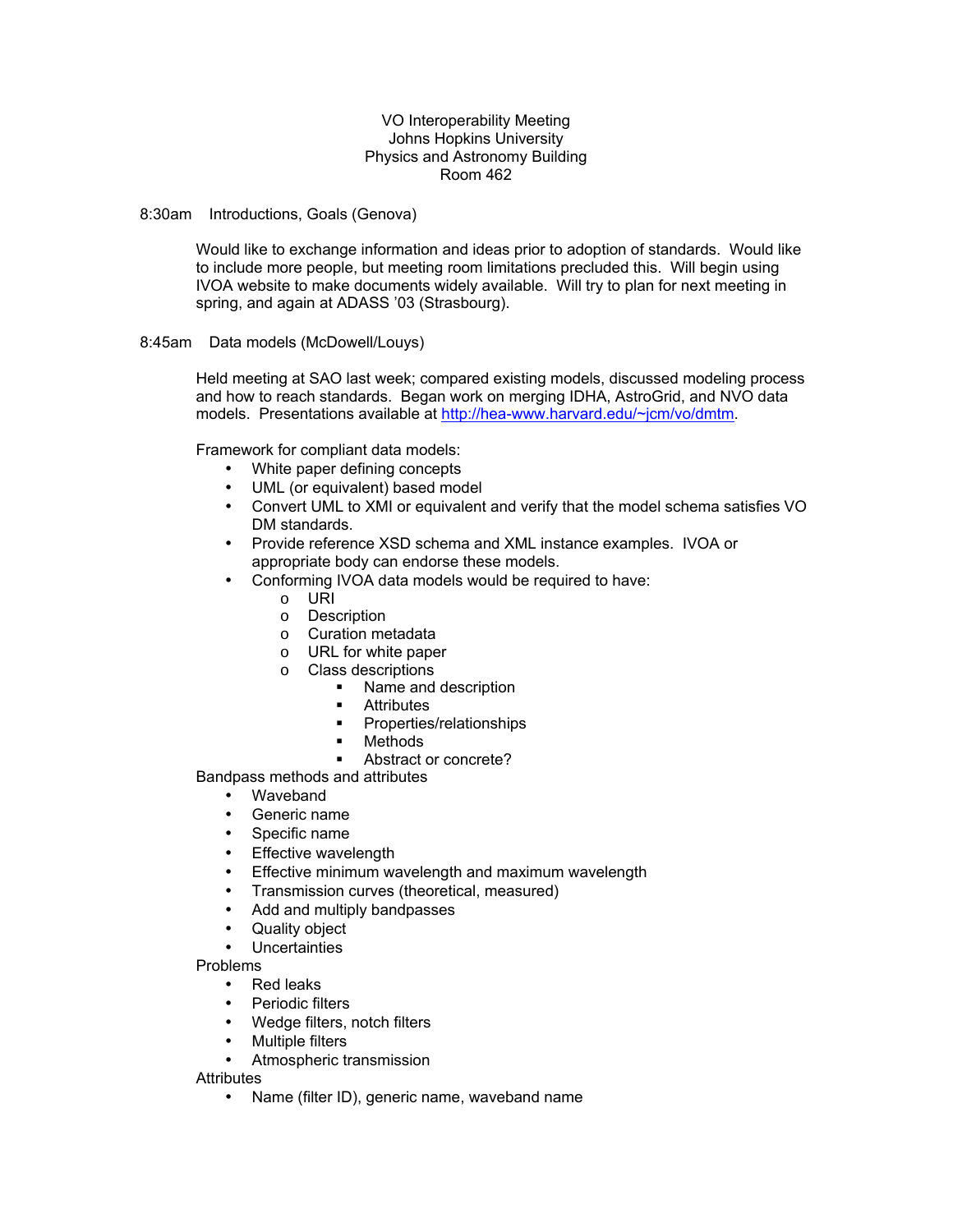- Central and end wavelengths
- Measured or theoretical

Wavelength or frequency-based model? Or have models that can be expressed in wavelength, frequency, or energy terms. Need to look at FITS Paper III for complete representations. Registry of bandpass names?

Much discussion—do we need names or numbers? VO service/directory of transmission curves?

What is an image?

- Sparse (with bad pixel map) is ok
- Regular pixelated array
- Pixels must have scalar simple data types (including complex)
- *n*-dimensions, *n* is arbitrary

*This does not cover descriptions of photographic plates or other physical entities that do not exist in digital form.* 

Model comparisons

- IDHA has separate concepts for Raw and Processed data. What happens when an image is the result of combining others from different sources? How much of the processing history do you try to carry forward?
- "has a" vs. "is associated with"
- What is "data"? Hypermaps, images, tables, documents, plots, links, software,…

Data models will have to be partial, incomplete, given the great variety in data from different missions. What do you do when you don't recognize something? Most important thing is *an identifier* (i.e., a unique label).

What about links to publications? Could be in curation metadata for the data model.

Need to try some interoperability tests. A long way away from this right now.

Is this extensible to the Grid? The concept of "compute object" is in the AstroGrid data model.

What applications will make use of these data models?

- Make HST, ISO, and ESO... data structures look the same. Allows one piece of software to operate on all data.
- General exposure-time calculator
- Comparison of theoretical models to observed data

Next steps:

- Try process on concrete examples
- Improve integration of existing models
- Will communicate with [dm@us-vo.org](mailto:dm@us-vo.org) distribution list
	- o [majordomo@us-vo.org](mailto:majordomo@us-vo.org)
	- o subscribe dm (in body of message)

10:15am NVO Simple Image Access Protocol (Plante, Tody)

History/Motivation

- First-year NVO science prototypes
- Catalog and image access
- Cone search, simple image access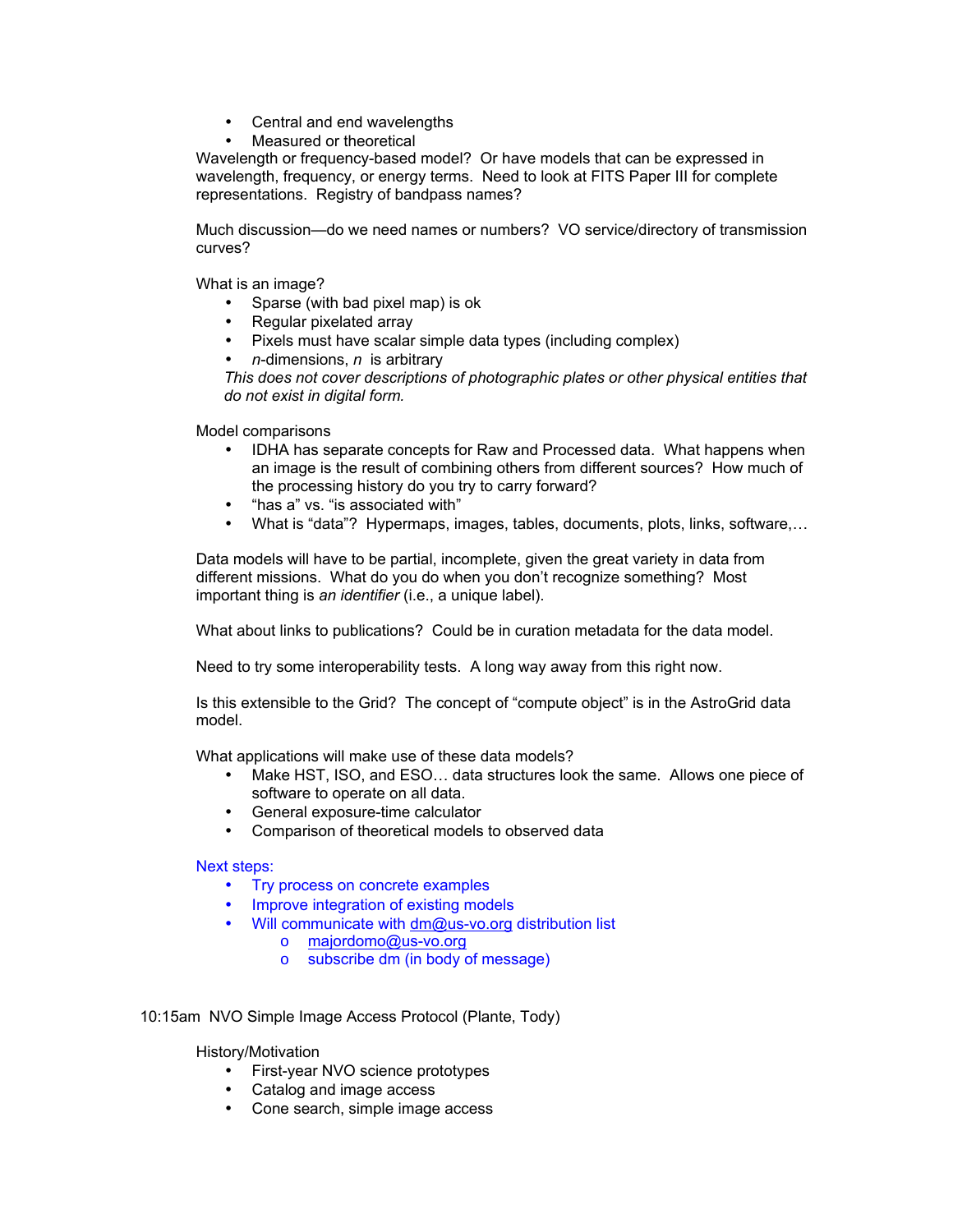• Has been in discussion throughout the summer

Goals

- Uniform access to image data
- Service-oriented: distributed, heterogeneous
- Simple to implement and use (low buy-in)
- Both FITS and graphics image formats

Scope

- First step to provide uniform data access
- Implementation: URLs first, web services later
- Data models and metadata

**Status** 

- V1.0 of specification now available at us-vo.org
- Various implementations in progress

Interface Overview

- QueryImages (pos, size, format, ...)  $\rightarrow$  VOTable
- GetImage (acref)  $\rightarrow$  image/fits, image/jpeg, text/html, ...
- Accessimages (clientID, images)  $\rightarrow$  status [messages]
- Service registry
	- o Resource metadata (coverage, etc.)
	- o Service metadata (atlas, cutout, mosaic, etc.)
- Protocol independent
	- o URL-based, web services based, etc.

Might get hundreds or thousands of images that match the query – may not be what users really want. How to limit? Interface seems asymmetric – greater detail on output side than on input side. Output parameters map to UCDs but input parameters do not. Service parameters are a bit different, though, than the metadata associated with the outputs. Commonality will be in types of parameters.

Concerned about keeping this simple for implementation. Service can provide additional metadata in response if it desires.

Needs authentication mechanism. V1.0 does not address this. Also does not address expiration of images (e.g., when staged or constructed on-demand). Will need to allow query to specify where to put the output – staged remotely, downloaded to client, etc. V1.0 assumes staging and provides URLs to images. Need to make it easy for data providers to make data available, and secondary services will be required to make optimal use of the data.

How does client specify computations they want to be done on the data being requested? Requires different service/interface. Need data models to support this properly. This interface does not accommodate this. Downstream work.

Service types: image cutout, image mosaic, atlas image, pointed image archive.

Query parameters, region of interest: POS, SIZE

POS combines RA and Dec. Easier when dealing with list of regions, and with syntax that allows combination of CFRAME and POS. POS is a position object.

Image generation parameters: NAXIS, CFRAME, EQUINOX, CRPIX, CRVAL, CDELT, ROTANG, PROJ (simplified from FITS WCS)

Need to keep interface definitions like this simple. Higher level services and clients should provide multiple coordinate formats. Keep middleware thin.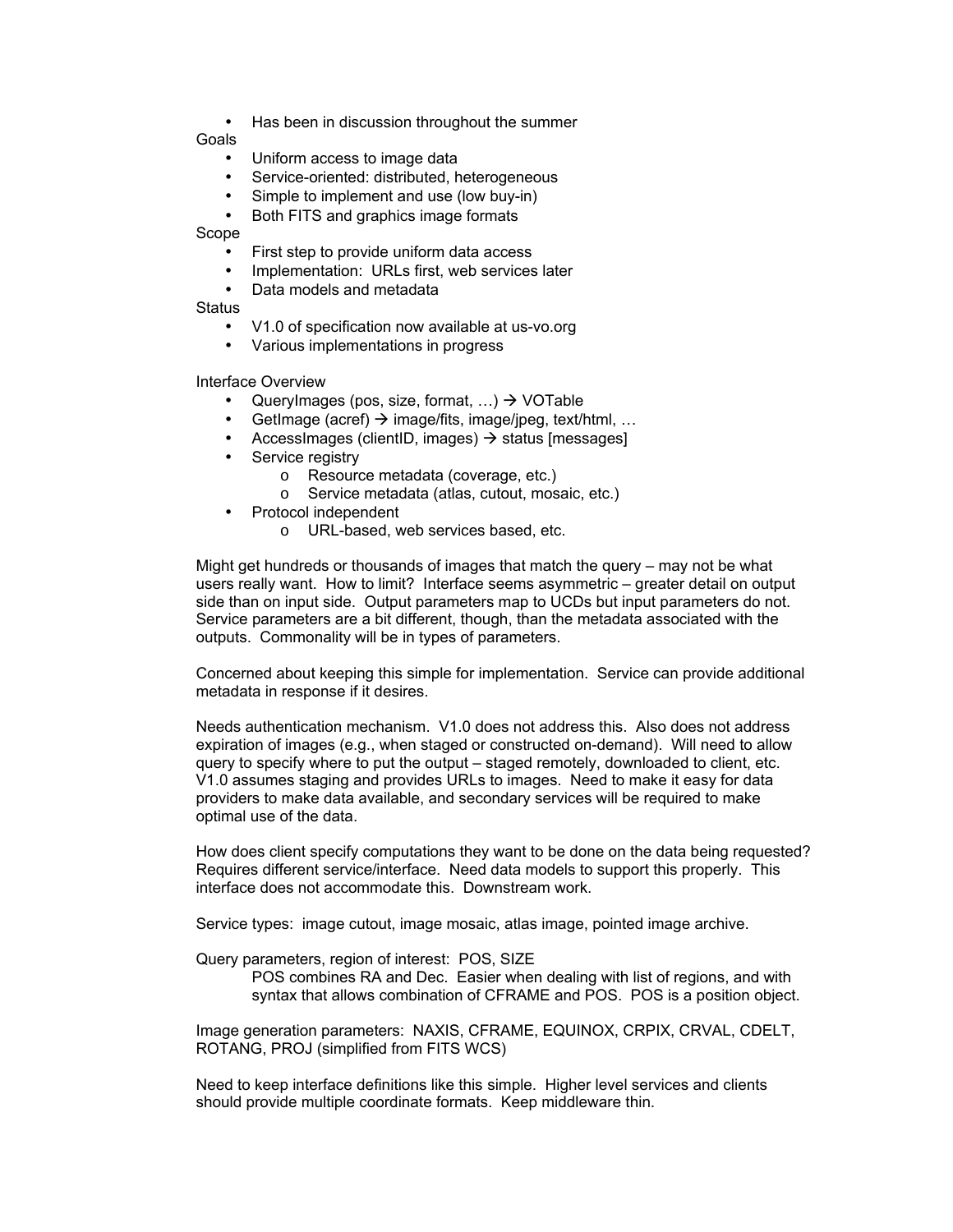Re/ POS: Should design XML first and then reverse engineer the interface definition.

Re/POS: Had same discussions in design of ASU six years ago.

Important thing is to agree – implementers can deal with it either way.

Image formats: FITS, PNG, JPEG. What about compressed FITS? Should be transparent to this service – negotiated at the web server level. Already a standard way to do this in HTTP; should be described in appendix to the SIAP document.

Where to next? NVO project is starting implementations? Would be interesting to have a variety of client applications, beyond NVO initial science demos. Document will need to be updated following testing experiences.

Are the various VO project teams interested in doing test implementations of the SIAP? Yes, CDS/Aladin. Others...? CVO can implement trivially on top of existing services. Will need something for IAU IVOA demonstrations. Need list of issues to address in subsequent versions. Must distinguish between data you can analyze and data that is for preview purposes.

How to communicate further on this? Set up data access sub-group. Data access layer: dal@us-vo.org.

12:45pm UCDs and ontology (Ochsenbein, Rixon, Szalay, Williams)

UCDS: designed for automatic cross-correlations; hierarchy of terms is not fundamental. UCDs are not accurate definitions, do not express physical dimensionality, are not tied to units. UCDs are different from names; the names are the choice of the catalog creator, and are usually unique within a table. Several columns in a table might have the same UCD. UCDs are different from units. FITS WCS Paper II gives conventions for units. The units domain depends on the UCD. Java code now available from CDS for unit conversions. UCDs are assigned based on column name, units, and explanation. Done semi-automatically with s/w tool.

Usage: searches in catalogs and databases, filtering, visualization.

Updating: Cannot split UCDs into groups assigned to different groups for maintenance, as portioning the hierarchy is not unique. Central control is also awkward politically.

Tested UCDs for use in radio astronomy, including interferometry, and on SDSS. Alex worked at CDS to map SDSS database attributes to UCDs. About 70% of the SDSS fields (1300 from 20 tables) mapped directly onto UCDs. Found errors in units fields in SDSS. Needed 10-12 additional UCDs (standard deviation, variance, covariance, …).Also needed UCDs to describe UCDs themselves.

Can browse UCDs at [http://vizier.u-strasbg.fr/UCD/.](http://vizier.u-strasbg.fr/UCD/)

UCDs can also be used for quality assurance. Helps to identify inadequately described columns.

Data models will refer to UCDs, but are likely to require additional ones.

UCD problems:

• Too many UCDs without precise definitions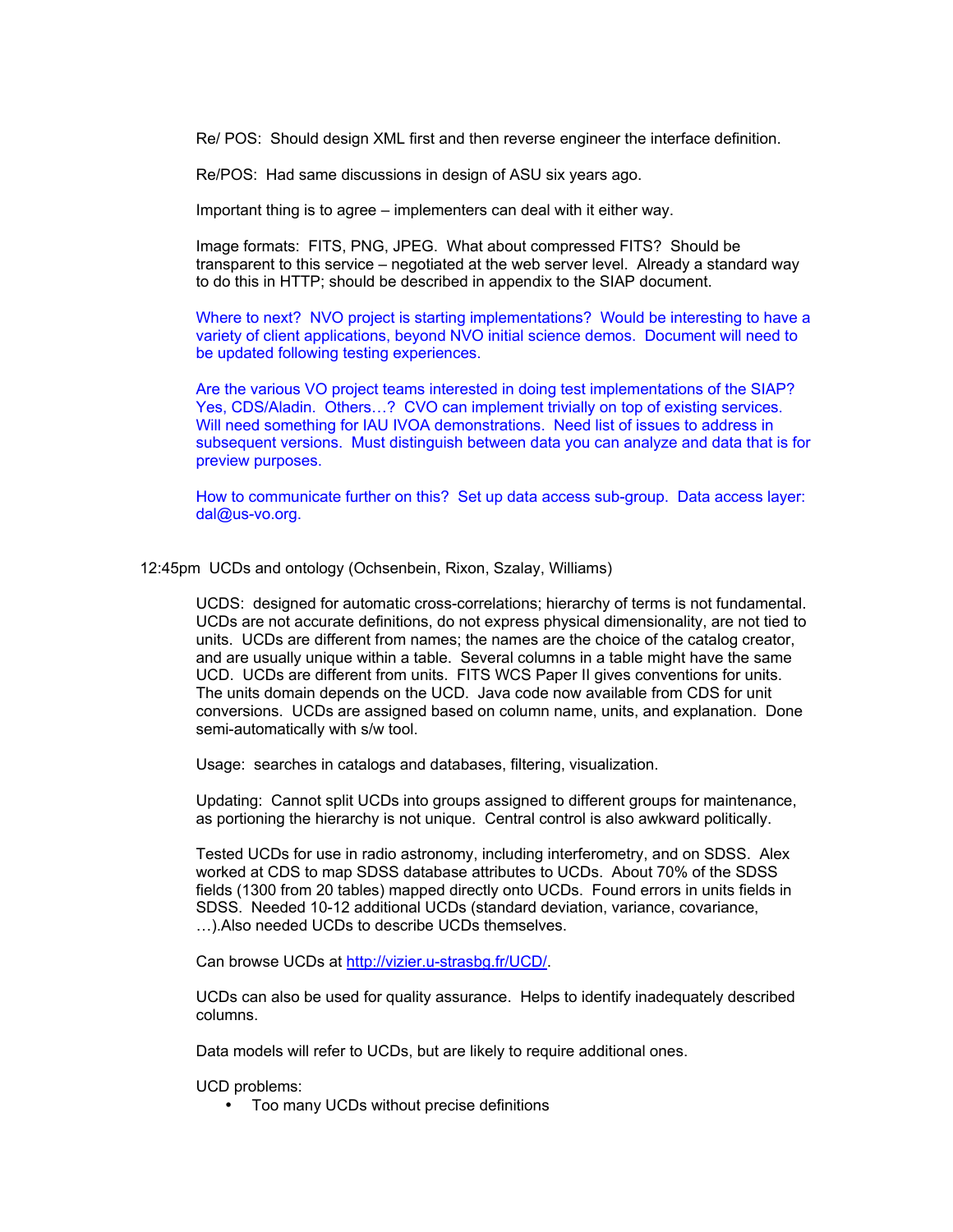- $\circ$  INST BANDPASS what it is exactly?
- o ERROR?
- Too many gaps in UCD tree
	- o **MODEL**\_POS\_EQ\_RA?
	- o PHOT\_JHN\_V\_**MAIN**?
	- UCDs for structures?
		- o POS\_EQ composed of POS\_EQ\_RA., etc.

Refactor into "atoms"

- Define atoms individually: energy-flux, wavelength, declination. Include modifiers: mean, median, etc.
- Allow application developers to combine atoms into UCDs
	- o Energy-flux/Johnson-v/photometry
	- o Energy-flux/uncertainty/Johnson-v/photometry
	- o Wavelength/….

Advantages

- Tuples can be written alphabetically or in XML structure
- ~400 atoms for all ~1500 current UCDs
- Easier to relate UCDs from different namespaces in they share some atoms
- Can treat old UCDs as atoms; add new atoms to remove ambiguity

Need some amount of hierarchy, but not single one for everything. POS\_RA makes sense, but RA\_POS does not.

Combination of some atoms would lead to meaningless terms. Same is true for any language.

Should have preferred "molecules". How detailed does a registry need to be? ERROR can be appended to many molecules. Need not specify all combinations. Begs for a formal grammar. How structured vs. how loose? Preferred orderings? Structure relates back to data models/relationships…

Relationship between data models and metadata: data model shows relationships, defines terms, and terms are encoded in a metadata standard. Model essential building blocks first, rather than try to construct one massive diagram that represents all relationships in the world. All interconnected through re-use of common atoms.

What does "/" mean? "Is a" or "has a"?

Continue discussion on dm@us-vo.org.

1:45pm Resource and service metadata (Hanisch)

Get notes from Francoise…

2:15pm VOTable V1.0 review and retrospective (Williams, Ochsenbein)

Complex objects in cells? Should this be changed?

Error conditions: is a message the same as a table? Should exceptions be expressed in some other way?

SOAP services and VOTable – how to integrate?

How are references among VOTable elements best handled?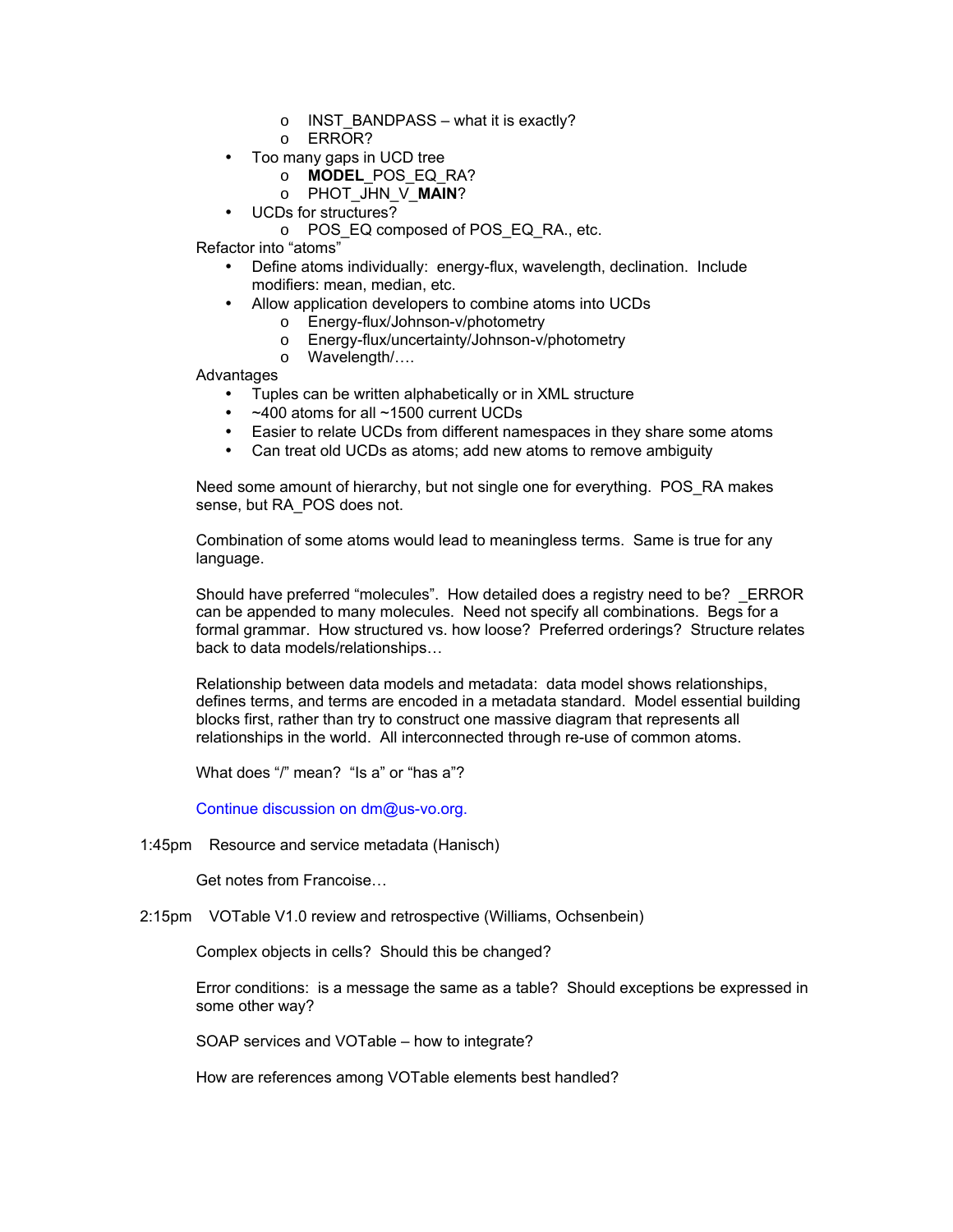VOTable parsers

- Perl Eric Winter, GSFC
- Java-lite Andre Schaaff, CDS
- Java Roy Williams, CACR
- $\bullet$   $C++$   $\sim$  VO India
- C# Antonio Volpicelli

Standardization process? Follow FITS process (but faster)? Follow W3C RFC process? Discuss further in IVOA.

3:15pm Web services (Szalay, Rixon)

Grid services = web services + 1 or more standard ports + optional security features Open Grid Services Architecture (OGSA):<http://www.globus.org/ogsa/> Basis of future Globus toolkit

Web services: stateless, can't relocate, created by sysadmin, no metadata provision, no standard security, identified by URL

Grid services: can remember state, can relocate, created by user, GridService port, builtin security, located by Grid Service Handle (GSH)

Standard ports

- GridServices: emit service metadata, manage service instances, resources
- Factory: make service instances
- Registry: record service instances
- HandleMap: locate instances
- Notification{Source|Sink}: progress reporting

Use grid services for:

- Recording user-defined temporary state, e.g., caching results
- Providing service metadata in a standard way, e.g., image query service
- Pre-selecting service parameters, e.g., accrefs from image query service
- Access control on services

Web services at JHU (implemented in C#/.NET):

- Photometric redshift pipeline
- Galaxy clustering analysis
- Density maps from SQL query
- Bandpass service (w/ J. McDowell), filter transmission curves
- C# wrapper class for FITSIO
- Wrappers of legacy statistical tools in C (w/ A. Moore)

Other web service environments: Mono at [http://go-mono.com](http://go-mono.com/)

Starlink wrapping applications into web services

- Needs work on interfaces
- Keen to support IVOA service definitions
- Requires data to be co-located with service; can use GridFTP to access remote (i.e., local to user) data

CDS planning to make some SIMBAD functions available as web service. Please do name resolver first.

4:00pm General discussion, plans for future workshops